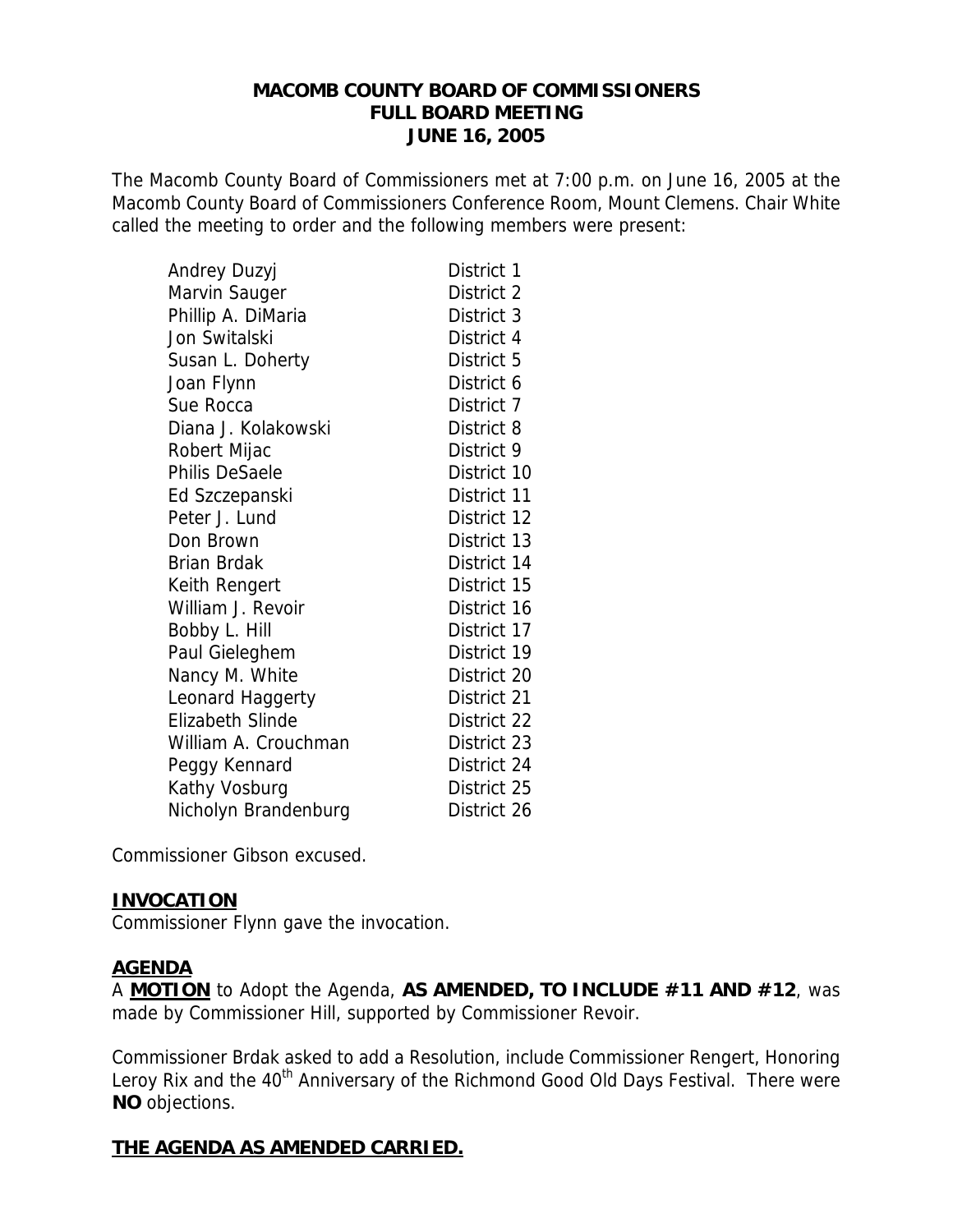## **MINUTES**

A **MOTION** to approve the minutes dated May 19, 2005 was made by Commissioner Slinde, supported by Commissioner Duzyj, and the **MOTION CARRIED.**

#### **PRESENTATION**

Commissioners Kennard, Revoir and Flynn presented a Resolution to Lakeshore High School Drafting Students.

#### **PUBLIC PARTICIPATION**

**Pastor D. L. Bradley, 22645 Quinn Road, Clinton Township Ruthie Stevenson, 69 Beyne Street, Mt. Clemens Gregory Murray, 20 ½ Eldredge, Mt. Clemens Donald Lobsinger, St. Clair Shores** 

All expressed their opinions on what they feel are the continuing problems in Macomb County.

### **Theresa Vitale**

Wants to let the Board of Commissioners know what a wonderful job the Macomb County Veterans Services Department is doing. Her family, as well as herself, also wanted to publicly thank Mr. Richard Weaver and Joanna Totty for all their help and support. They both have gone above and beyond the call of duty.

#### **Martin Davidson, 28329 Utica, Roseville**

Addressed the subject retention ponds in Macomb County.

### **Dee McCardle, 43487 Sandpipper, Clinton Township**

Thanked the Board of Commissioners for their support of the Homeless Coalition.

### **POINT OF PERSONAL PRIVILEGE**

Commissioner Brown asked to waive the reading of the committee reports and to add a Resolution Honoring Henry Borg on his Retirement. There were **NO** objections.

# **COMMITTEE REPORTS**

# **COMMUNITY SERVICES COMMITTEE – June 6, 2005**

The Clerk read the recommendations from the Community Services Committee and a **MOTION** was made by Chairperson Doherty, supported by Vice-Chairperson DeSaele, to adopt the committee recommendations.

1. AUTHORIZE MSU EXTENSION 4C PROGRAM TO ACCEPT THE CONTINUATION OF THE BRIGHT HORIZON CONTRACT (JULY 1, 2005 THROUGH JUNE 30, 2006) IN THE AMOUNT OF \$126,400 TO CONDUCT TRAINING, PROVIDE ENHANCEMENT FUNDS AND CONSULTATION TO 44 CHILD CARE SITES; THESE SITES PROVIDE CHILD CARE FOR UAW-FORD VISTEON EMPLOYEES; THIS IS A CONTINUATION OF A SECOND YEAR UAW-FORD VISTEON PROGRAM.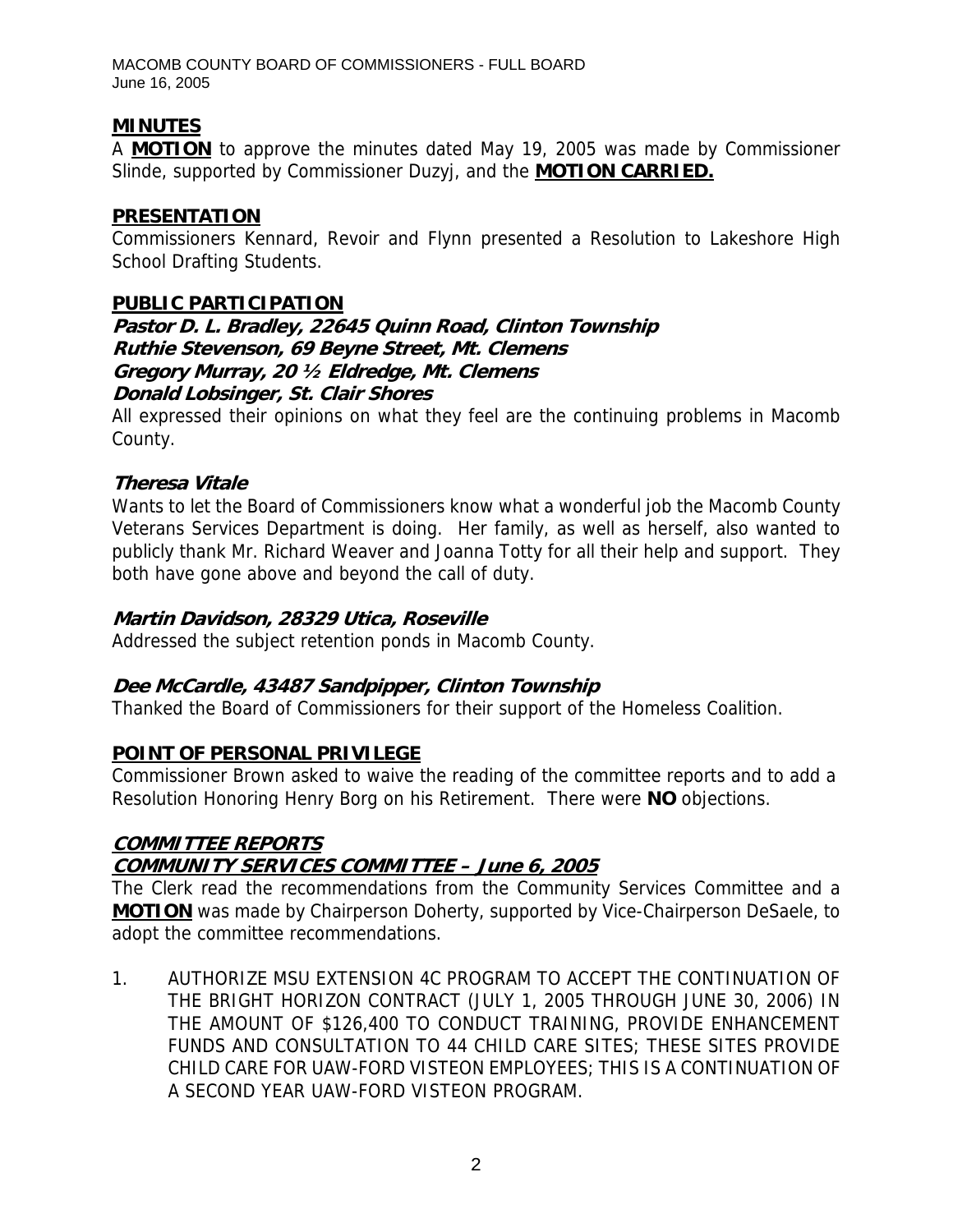- 2. AUTHORIZE MSU EXTENSION FAMILY NUTRITION PROGRAM TO ACCEPT THE UNITED WAY – STAYING FIT AND KEEPING COOL CONTRACT FROM JUNE 20, 2005 THROUGH AUGUST 30, 2005 IN THE AMOUNT OF \$3,400 TO CONDUCT HANDS-ON EDUCATIONAL ACTIVITIES FOR YOUTH USING MT. CLEMENS SCHOOL FACILITIES.
- 3. APPROVE THE MACOMB COUNTY COMMUNITY SERVICES AGENCY'S SUBMISSION OF THE AREA AGENCY ON AGING 1-B PLAN TO OPERATE THE SENIOR CITIZEN CHORE SERVICE PROGRAM DURNG FISCAL YEAR 2006.
- 4. APPROVE THE MACOMB COUNTY COMMUNITY SERVICES AGENCY'S SUBMISSION OF THE AREA AGENCY ON AGING 1-B PLAN TO OPERATE THE HOME INJURY CONTROL PROGRAM DURING FISCAL YEAR 2006.
- 5. APPROVE THE MACOMB COUNTY COMMUNITY SERVICES AGENCY'S SUBMISSION OF THE AREA AGENCY ON AGING 1-B PLAN TO OPERATE THE SENIOR CITIZENS NUTRITION PROGRAM DURING FISCAL YEAR 2006.
- 6. APPROVE THE MACOMB COUNTY COMMUNITY SERVICES AGENCY'S SUBMISSION OF THE COMMUNITY SERVICES BLOCK GRANT PLAN AS AMENDED.
- 7. AUTHORIZE THE MACOMB COUNTY COMMUNITY SERVICES AGENCY TO RECEIVE \$40,388 FROM THE MICHIGAN COMMUNITY ACTION AGENCY ASSOCIATION TO PROVIDE ENERGY ASSIST TO LOW-INCOME FAMILIES.

### **THE MOTION CARRIED.**

### **PLANNING AND ECONOMIC DEVELOPMENT COMMITTEE – June 7, 2005**

The Clerk read the recommendation from the Planning and Economic Development Committee and a **MOTION** was made by Chairperson Vosburg, supported by Vice-Chair Duzyj, to adopt the committee recommendation.

1. AUTHORIZE THE SUBMISSION OF THE INTERLOCAL AGREEMENT, AND ALL OTHER REQUIRED DOCUMENTS AND ACTIONS, TO ESTABLISH THE MACOMB HOME CONSORTIUM, WHICH WILL RECEIVE FEDERAL HOME FUNDS IN THE CITIES OF ROSEVILLE AND STERLING HEIGHTS, THE CHARTER TOWNSHIP OF CLINTON, AS WELL AS IN THE 21 COMMUNITIES THAT COMPRISE THE URBAN COUNTY OF MACOMB URBAN.

### **THE MOTION CARRIED.**

### **OPERATIONAL SERVICES COMMITTEE – June 7, 2005**

The Clerk read the recommendations from the Operational Services Committee and a **MOTION** was made by Chairperson Hill, supported by Vice-Chairperson Kennard, to adopt the committee recommendations.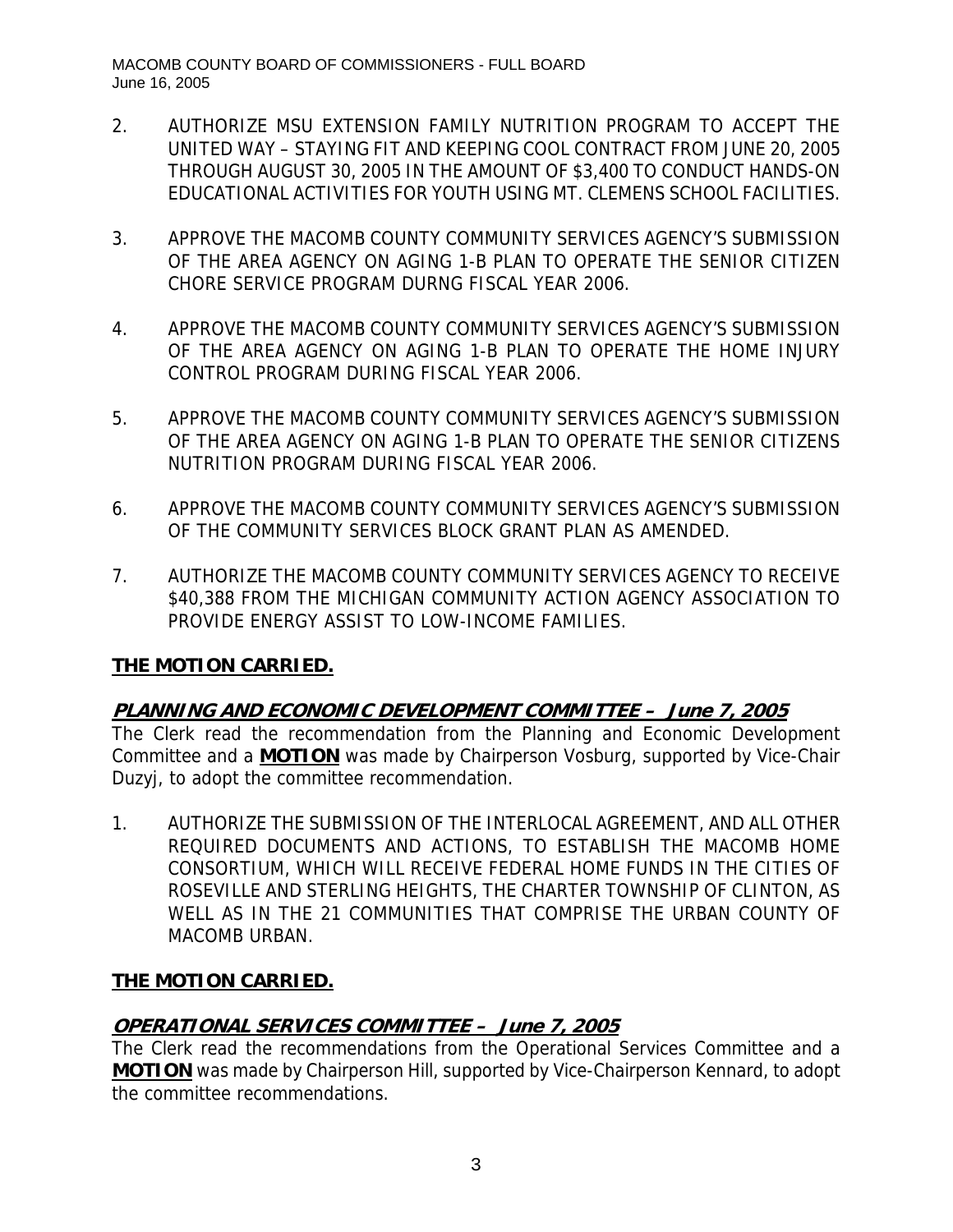- 1. CONCUR WITH THE PURCHASING MANAGER AND APPROVE THE PURCHASE OF BULLET RESISTANT GLASS FOR 42<sup>ND</sup> DISTRICT COURT - DIVISION I, ROMEO, FROM GROESBECK GLAZING CONTRACTORS, INC., IN THE AMOUNT OF \$32,504.00; FOR PLACEMENT OVER TWO COUNTERS IN THE COURT; FUNDS ARE AVAILABLE IN THE CAPITAL PROJECTS ACCOUNT.
- 2. AUTHORIZE PAYMENT FOR THE WORK PERFORMED AS FOLLOWS:

| COUNTY BUILDING<br>INTERIOR RENOVATIONS | EDMUND LONDON & ASSOC.  | \$7,183.07 |
|-----------------------------------------|-------------------------|------------|
| MARTHA T. BERRY                         | EDMUND LONDON & ASSOC.  | 4.884.83   |
| MARTHA T. BERRY                         | ELLISDON MICHIGAN, INC. | 222.436.17 |
| NEW PUBLIC WORKS                        | PROJECT CONTROL SYSTEMS | 197.040.60 |

FURTHER, FUNDS ARE AVAILABLE IN THE CAPITAL BUDGET.

- 3. AWARD THE COURT BUILDING EXTERIOR PRECAST FAÇADE REPAIR TO THE LOW BIDDER, CHEZCORE, INC., IN THE AMOUNT OF \$139,125.00; FUNDS ARE AVAILABLE IN THE CAPITAL BUDGET.
- 4. CONCUR WITH THE PURCHASING MANAGER AND APPROVE THE PURCHASE OF ONE CHROMATOGRAPHY REFRIGERATOR, REVCO MODEL REC 5004A, 51.1 CUBIC FEET, 1447 LITERS, FROM THE SOLE SOURCE VENDOR IN MICHIGAN, BRUCE JOHNSON SERVICE COMPANY, INC., TOTAL PRICE IS \$8,297.00; FUNDS ARE AVAILABLE FROM THE BIOTERRORISM GRANT.
- 5. CONCUR WITH THE PURCHASING MANAGER AND APPROVE THE FOLLOWING COPIER PURCHASES;

ONE CANON IR5000S COPIER SYSTEM FOR THE CIRCUIT COURT ADMINISTRATOR'S OFFICE FROM OUR CONTRACTED VENDOR, IKON OFFICE SOLUTIONS, WITH STATE OF MICHIGAN PRICING OF \$10,026.00 AND

ONE CANON IR8070 COPIER SYSTEM FOR MACMB COUNTY COMMUNITY SERVICES AGENCY FROM OUR CONTRACTED VENDOR, IKON OFFICE SOLUTIONS, WITH STATE OF MICHIGAN PRICING OF \$16,789.00.

FURTHER FUNDS ARE AVAILABLE FROM THE CONVENIENCE COPIER FUND.

6. CONCUR WITH THE FLEET MANAGER AND APPROVE THE FOLLOWING VEHICLE PURCHASES;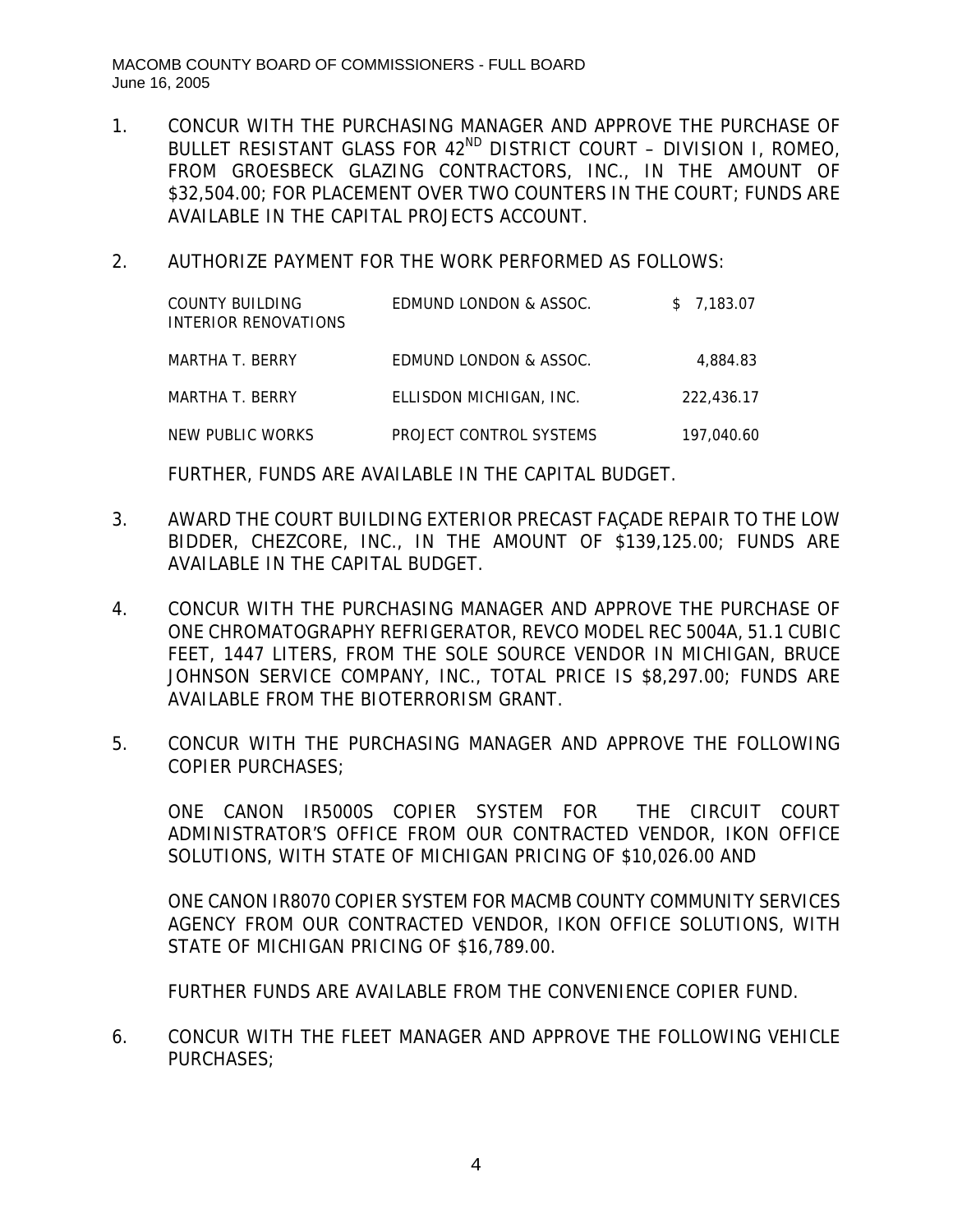TWO INTERNATIONAL INTEGRATED CE S BUSES FOR THE MACOMB COUNTY COMMUNITY SERVICES AGENCY (HEAD START PROGRAM) TO THE LOWEST RESPONSIBLE BIDDER, CAPITAL CITY INTERNATINAL, LANSING, MICHIGAN, IN THE AMOUNT OF \$135,942.00, AT NO COST TO THE COUNTY AND

TWO DODGE SPRINTERS FOR THE MACOMB COUNTY COMMUNITY SERVICES AGENCY (HEAD START AND WEATHERIZATION PROGRAMS) TO THE LOWEST RESPONSIBLE BIDDER, COLONIAL DODGE, EASTPOINTE, MICHIGAN, IN THE AMOUNT OF \$63,926.00, AT NO COST TO THE COUNTY.

## **THE MOTION CARRIED**

## **JUSTICE AND PUBLIC SAFETY COMMITTEE – June 8, 2005**

The Clerk read the recommendations from the Justice and Public Safety Committee and a **MOTION** was made by Chairperson Rengert, supported by Vice-Chairperson Brdak, to adopt the committee recommendations.

- 1. APPROVE TO PURCHASE PERSONAL PROTECTIVE EQUIPMENT (PPE) FOR DEPUTY SHERIFFS WITHIN THE DEPARTMENT. PERSONAL PROTECTIVE EQUIPMENT CONSISTS OF: FULL-FACE RESPIRATORY PROTECTION, AIR-FILTERING CARTRIDGES, TYVECK COVERALL SUITS, GLOVE, BOOTS, CHEMICAL & DUCT TAPE, NYLON GEAR BELTS, AND GEAR BAGS. THE TOTAL COST FOR THE PPE IS \$71,751.21, WHICH WILL BE PAID FOR BY THE 2004 HOMELAND SECURITY GRANT PROGRAM, WHICH WAS APPROVED BY THE FULL BOARD ON SEPTEMBER 23, 2004.
- 2. AUTHORIZE THE SHERIFF'S DEPARTMENT TO FILE A LETTER OF INTENT TO APPLY FOR FEDERAL FUNDS IN THE AMOUNT OF \$98,664.00 TO BE USED FOR PROCURING A BOAT AND RELATED EQUIPMENT FOR THE MARINE DIVISON.

### **THE MOTION CARRIED**.

### **LEGISLATIVE AND ADMINISTRATIVE SERVICES COMMITTEE –June 8, 2005**

The Clerk read the recommendations from the Legislative and Administrative Services Committee and a **MOTION** was made by Chairperson Lund, supported by Vice-Chairperson Switalski, to adopt the committee recommendations.

1. APPROVE THE FOLLOWING MISCELLANEOUS DEPARTMENT REQUESTS:

TWO NEXTEL i530 PHONES AND TWO BELT CLIPS FOR THE MACOMB COUNTY JUVENILE JUSTICE CENTER AT A ONE-TIME COST OF \$99.98, AND A MONTHLY ACCESS CHARGE OF \$31.00; FUNDING IS AVAILABLE IN THE MACOMB COUNTY JUVENILE JUSTICE CENTER TELEPHONE BUDGET.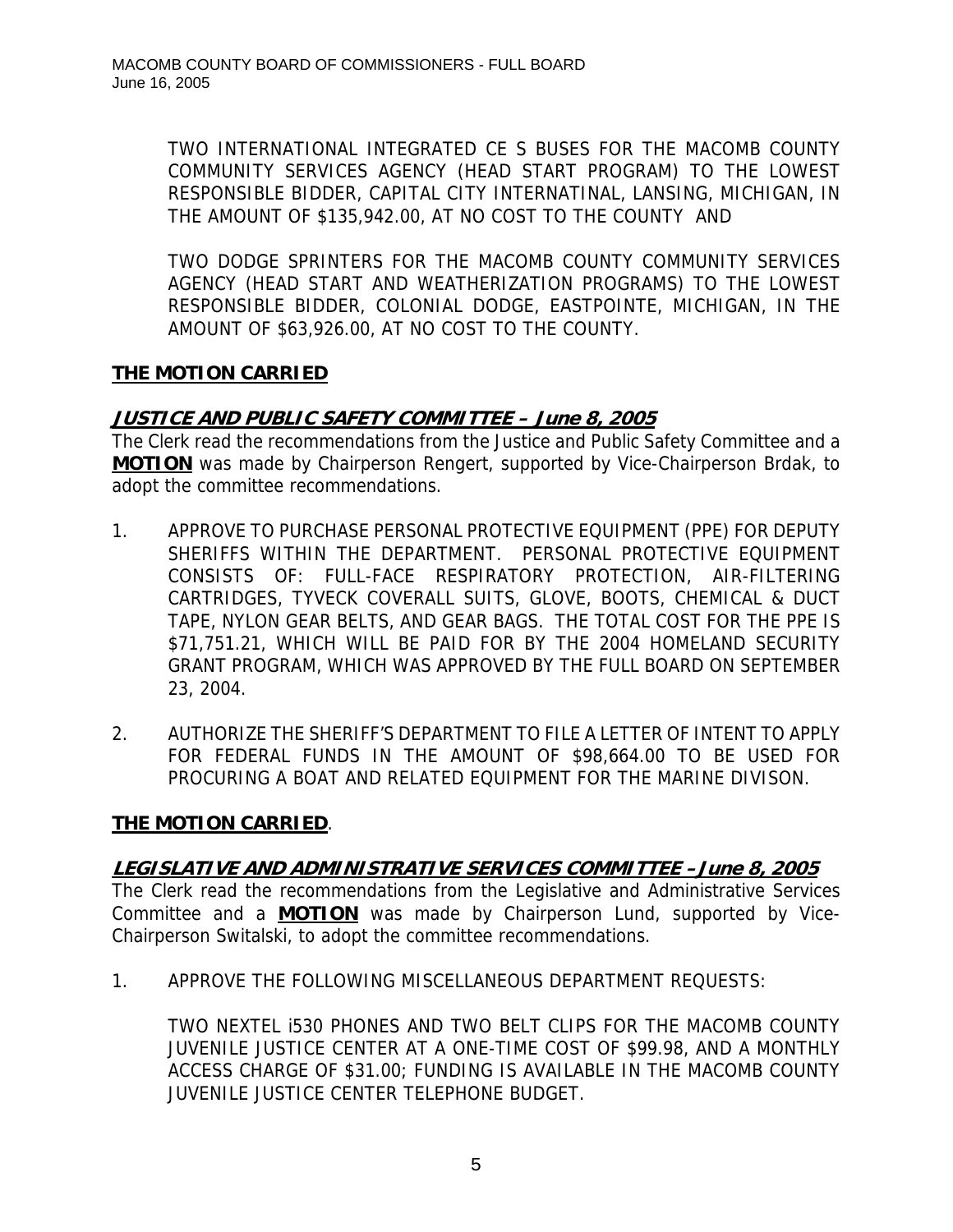A BLACKBERRY ENTERPRISE SERVER WITH 20 USER LICENSES AND 20 NEXTEL BLACKBERRY DEVICES FOR THE MANAGEMENT INFORMATION SERVICES DEPARTMENT AT A COST NOT TO EXCEED \$6,299.80; FUNDING IS AVAILABLE IN THE MANAGEMENT INFORMATION SERVICES TELECOMMUNICATIONS FUND;

THREE LAPTOP COMPUTERS, THREE LAVASOFT LICENSES, THREE ZONE ALARM LICENSES, THREE GROUPWISE LICENSES, AND THREE MICROSOFT OFFICE LICENSES FOR MCCSA AT A COST NOT TO EXCEED 47,710.18; FUNDING IS AVVAILABLE IN THE MCCSA LOW INCOME ENERGY ASSISTANCE PROGRAM GRANT AND MCCSA WEATHERIZATION GRANT; AND

TWO ArcVIEW CONCURRENT USE LICENSE UPGRADES FOR THE PUBLIC WORKS DEPARTMENT AT A COST NOT TO EXCEED \$3,242.18; FUNDING IS AVAILABLE IN THE PUBLIC WORKS BUDGET.

- 2. ADOPT THE INFORMATION TECHNOLOGY PROJECT COST BENEFIT ANALYSIS FOR ALL INFORMATION TECHNOLOGY PROJECTS, WITH MIS BEING RESPONSIBLE FOR COMPLETING THE INFORMATIN TECHNOLOGY PROJECT COST BENEFIT ANALYSIS, WITH CALCULATIN TABLES, TO BE INCLUDED IN ALL TECHNOLOGY RECOMMENDATIN, AND THAT NO TECHNOLOGY INITIATIVES ARE TO BE CONSIDERED WITHOUT THE RECOMMENDATION OF MIS, AS DETAILED IN CORRESPONDENCE FROM THE MIS DIRECTOR.
- 3. APPROVE TO RENAME THE CURRENT MANAGEMENT INFORMATIN SERVICES (MIS) DEPARTMENT TO THE INFORMATION TECHNOLOGY (IT) DEPARTMENT.

# **THE MOTION CARRIED**.

# **HEALTH SERVICES COMMITTEE – June 9, 2005**

The Clerk read the recommendations from the Health Services Committee and a **MOTION** was made by Chairperson Gieleghem, supported by Vice-Chairperson Brown, to adopt the committee recommendations.

- 1. WRITE A LETTER TO FEDERAL LEGISLATORS SUPPORTING INCLUSION OF LANGUAGE RELATIVE TO THE ST. CLAIR RIVER AND LAKE ST. CLAIR IN THE REAUTHORIZATION OF THE WATER RESOURCES DEVELOPMENT ACT.
- 2. WRITE A LETTER SUPPORTING THE EFFORTS OF STATE LEGISLATORS TO SECURE AN APPROPRIATION OF UP TO \$400,000 FOR WATER QUALITY MONITORING THE ST. CLAIR RIVER AND LAKE ST. CLAIR.
- 3. AUTHORIZE THE HEALTH DEPARTMENT TO ACCEPT A MICHIGAN DEPARTMENT OF ENVIRONMENTAL QUALITY GRANT IN THE AMOUNT OF \$7,000 FOR LAKE ST. CLAIR BEACH MONITORING.

### **THE MOTION CARRIED.**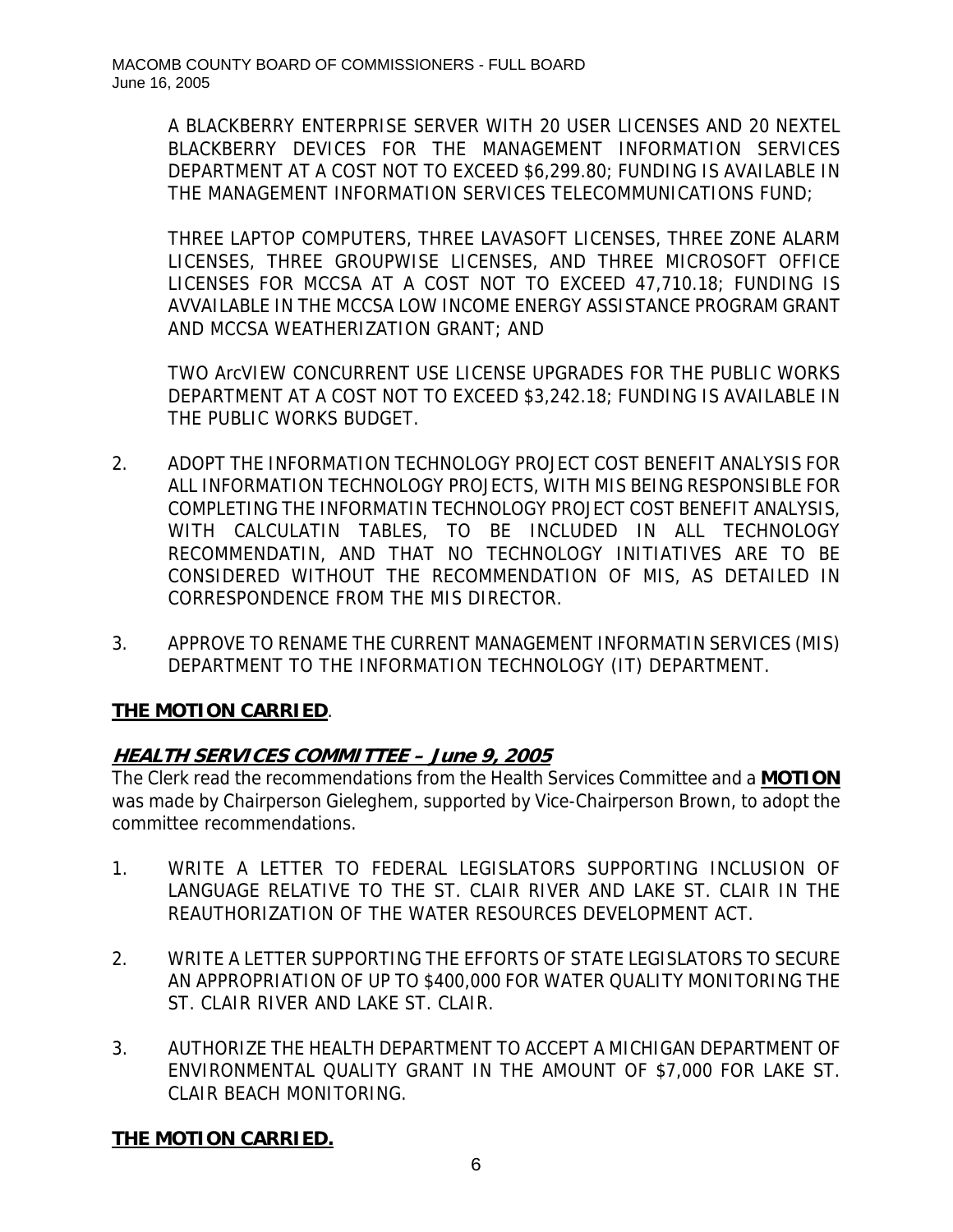### **PERSONNEL COMMITTEE – June 13, 2005**

The Clerk read the recommendations from the Personnel Committee and a **MOTION** was made by Chairperson Mijac, supported by Vice-Chairperson Crouchman, to adopt the committee recommendations.

- 1. RECONFIRM THE FOLLOWING VACANCIES:
	-
	-
	- 3. (1) MENTAL HEALTH WORKER II COMMUNITY MENTAL HEALTH
	- 4. (1) COMPUTER MAINTENANCE CLERK COUNTY CLERK/REGISTER OF DEEDS
	- 5. (1) TYPIST CLERK I/II HEALTH
	-
	-
	- 8. (1) ASSISTANT DIRECTOR-SUPERVISOR FINANCE-REIMBRUSEMENT
	-

1. (1) TYPIST CLERK III CIRCUIT COURT-JUENILE DIVISION 2. (1) CASE MANAGER II COMMUNITY MENTAL HEALTH 6. (1) HOUSEKEEPER I/II FACILITIES & OPERATIONS 7. (1) ACCOUNT CLERK IV FINANCE-REIMBURSEMENT 9. (1) TYPIST CLERK FRIEND OF THE COURT

- 2. APPROVE THE RECLASSIFICATION OF ONE TYPIST CLERK I/II TO ACCOUNT CLERK I/II IN THE HEALTH DEPARTMENT.
- 3. APPROVE THE ADDITION/DELETION OF VARIOUS POSITIONS IN THE CONTINUED REORGANIZATION OF THE HEALTH DEPARTMENT.
- 4. APPROVE THE TRANSFER OF TWO TYPIST CLERK III POSITIONS IN THE JUVENILE DIVISION OF THE FAMILY COURT TO THE COUNTY CLERK/REGISTER OF DEEDS OFFICE.
- 5. AUTHORIZE THAT ANY JOB DESCRIPTION CHANGES MADE BY THE AD HOC COMMITTEES TO SELECT THE DIRECTOR OF RISK MANAGEMENT & SAFETY DEPARTMENT AND DIRECTOR OF SENIOR CITIZEN SERVICES DEPARTMENT BE FORWARDED TO THE PERSONNEL COMMITTEE AND FULL BOARD FOR APPROVAL BEFORE THE POSITIONS ARE POSTED.

#### **THE MOTION CARRIED**.

### **BUDGET COMMITTEE – June 14, 2005**

The Clerk read the recommendations from the Budget Committee and a **MOTION** was made by Chairperson Kolakowski, supported by Vice-Chairperson Revoir, to adopt the committee recommendations.

Commissioner Szczepanski asked to add his **NO** vote to Motion #7. There were **NO** objections.

Commissioner Brandenburg asked to record her **NO** votes on Motions #2 and #7. There were **NO** objections.

Commissioner Gieleghem put forth questions regarding Motions #2 and #6.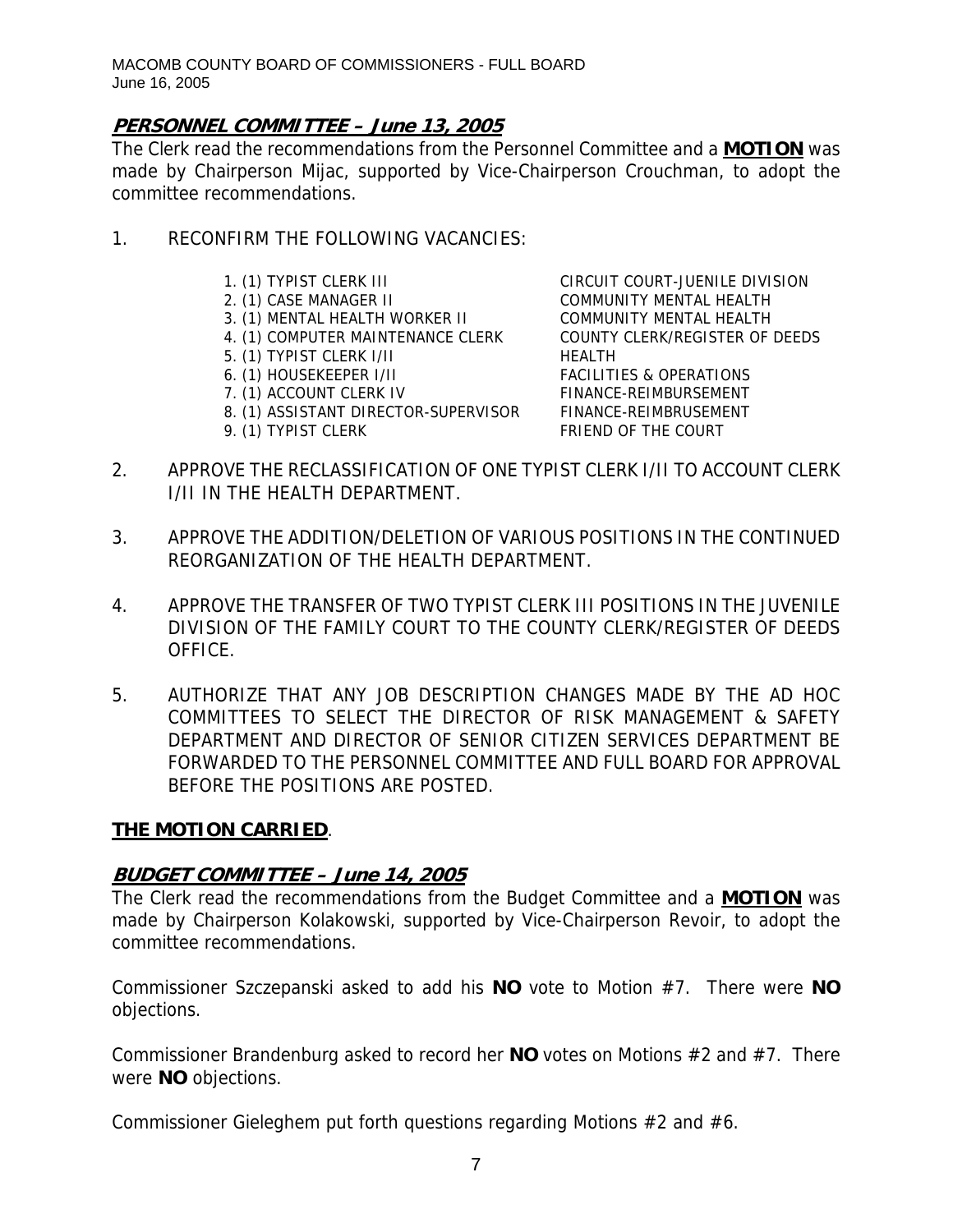MACOMB COUNTY BOARD OF COMMISSIONERS - FULL BOARD June 16, 2005 George Brumbaugh and Dave Diegel clarified his concerns.

Commissioner Kolakowski indicated the correct title of the account in Motion  $#2$  is: **Planning Special Revenue Account** and asked the original motion be corrected. There were **NO** objections.

Commissioners Lund and Vosburg asked their **NO** votes carried forward on Motion #7. There were **NO** objections.

Commissioner Brown asked to record and carry forward his **NO** vote from committee on Motion #7. There were **NO** objections.

Commissioner DeSaele asked her **NO** vote be carried forward on Motion #7. There were **NO** objections.

- 1. ADOPT THE RECOMMENDATION OF THE FINANCE, HUMAN RESOURCES AND CORPORATION COUNSEL DEPARTMENTS REGARDING LIMITATIONS ON PRIOR GOVERNMENT SERVICE PURCHASES. FURTHER, TO ADD THE FOLLOWING LANGUAGE TO THE SECTION ENTITLED, "PRIOR MACOMB COUNTY SERVICE PURCHASE." 1) CURRENT EMPLOYEES WOULD HAVE 90 DAYS FROM THE EFFECTIVE DATE OF THE NEW POLICY TO RQUEST A COST ESTIMATE FOR THE PROPOSED PURCHASE. 2) CURRENT EMPLOYES WOULD THEN HAVE 12 MONTHS FROM THE DATE OF THE RECEIPT OF THE ESTIMATE TO MAKE THE PURCHASE.
- 2. AUTHORIZE FUNDING FOR ECONOMIC DEVELOPMENT ACTIVITIES IN THE DEPARTMENT OF PLANING AND ECONOMIC DEVELOPMENT. APPROPRIATION OF \$150,000.00 IS AVAILABLE IN THE **PLANNING SPECIAL REVENUE ACCOUNT.**
- 3. APPROVE THE FOLLOWING:

AUTHORIZE TO ADD ONE (1) DEPUTY SHERIFF POSITION TO THE SHERIFF'S OFFICE BUDGET TO BE ASSIGNED TO THE 42-1 DISTRICT COURT REPLACING THE BAILIFF AS REQUESTED BY JUDGE LEDUC;

AUTHORIZE TO ADD THREE (3) SERGEANTS TO THE SHERIFF'S OFFICE BUDGET EFFECTIVE JULY 1, 2005 AND ONE (1) ADDITIONAL SERGEANT POSITION EFFECTIVE JANUARY 1, 2006 PAID FOR OUT OF COST ALLOCATION FUNDS PROVIDED BY ENTITIES UNDER CONTRACT FOR POLICE SERVICES.

APPROVE AN AMENDMENT TO THE FISCAL YEAR 2005 FRIEND OF THE COURT COOPERATIVE REIMBURSEMENT PROGRAM CONTRACT REDUCING THE CURRENT STATE SUPPLEMENT FROM \$294,952.00 TO \$147,476.00, AS MANDATED BY THE STATE. THESE COSTS WILL BE OFFSET BY FEDERAL INCENTIVE MONEY, AT NO ADDITIONAL COST TO THE COUNTY; AND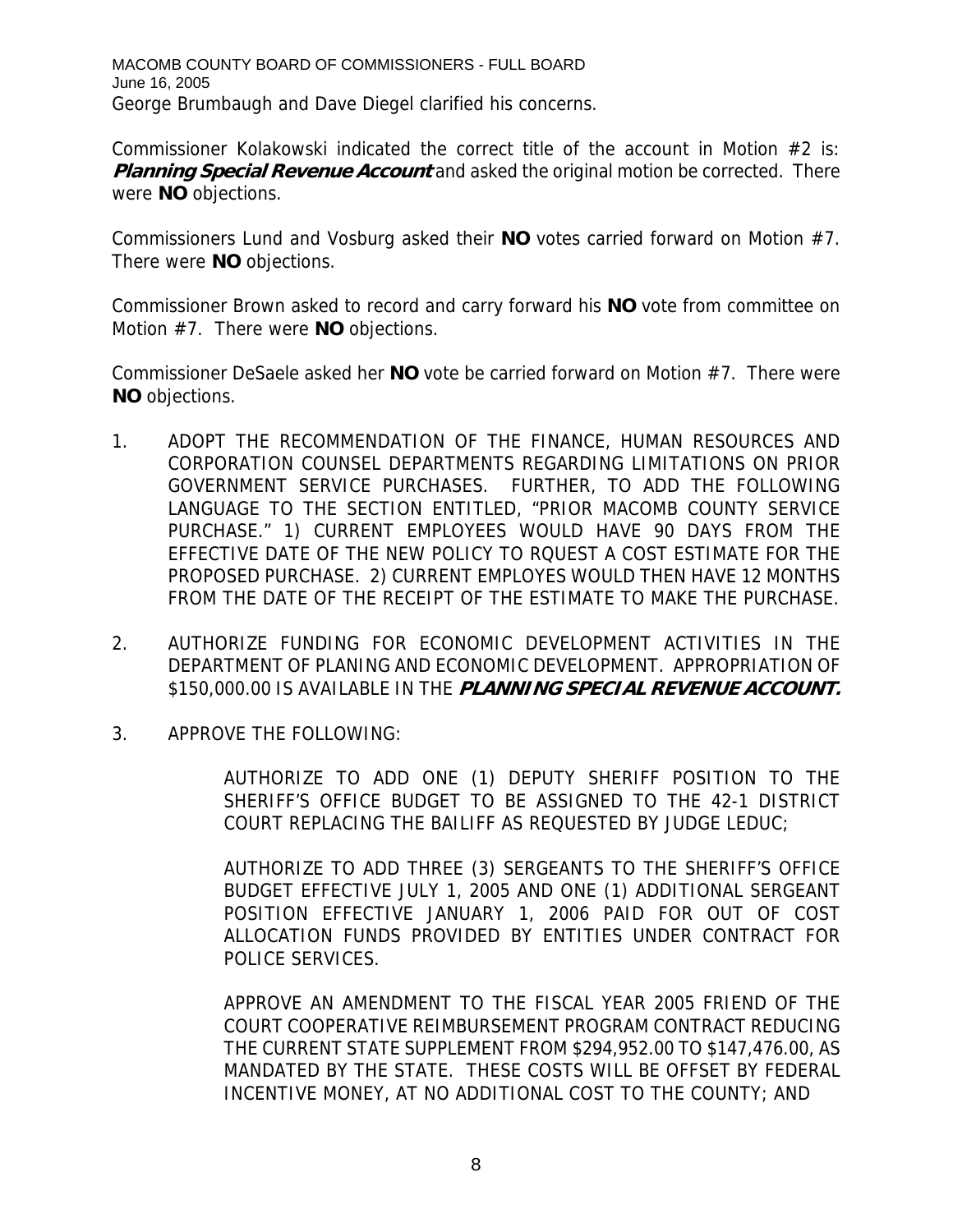APPROVE THE AMENDMENT TO THE FISCAL YEAR 2005 FRIEND OF THE COURT MEDICAL SUPPORT ENFORCEMENT PROGRAM CONTRACT. THIS AMENDMENT IS MANDATED BY A REDUCTION IN STATE FUNDS AND RESULTS IN THE TERMINATION OF THE MEDICAL CONTRACT, EFFECTIVE MARCH 31, 2005. FURTHERMORE, PROGRAM COSTS ASSOCIATED WITH THE MEDICAL PROGRAM WILL BE ABSORBED INTO THE FRIEND OF THE COURT COOPERATIVE REIMBURSEMENT PROGRAM CONTRACT, AS RECOMMENDED AND APPROVED BY THE STATE OF MICHIGAN.

- 2. APPROVE PAYMENT OF \$25,000.00 TO THE CITY OF STERLING HEIGHTS FROM THE ENVIRONMENTAL PROBLEMS; LAKE/RIVER FUND FOR THE GIBSON DRAIN-SOUTH LAKE CLEAN OUT AS APPROVED JANUARY 15, 2004
- 3. APPROVE THE FUNDING REQUEST OF THE MACOMB HOMELESS COALITION FOR THE 205/06 FISCAL YEAR AND APPROVE FUNDING UP TO \$50,000.00; WITH \$25,000.00 COMING FROM THIS YEAR'S COMMUNITY DEVELOPMENT BLOCK GRANT ALLOCATION AND \$25,000.00 FROM THE CONTINGENCY ACCOUNT. TO BE OFFSET BY ANY POTENTIA INCOME THAT MAY COME IN.
- 4. ADOPT THE 2006 BUDGET POLICY AND RECONFIRMATION OF VACANT POSITION POLICY AS RECOMMENDED BY THE AD HOC COMMITTEE ON THE 2006 BUDGET AND SUMMARIZED BY THE FINANCE DIRECTOR IN HIS CORRESPONDENCE DATED JUNE 6, 2005.
- 5. CONCUR WITH THE REQUEST OF THE DIRECTOR OF THE OFFICE OF PUBLIC AFFAIRS AND APPROVE AN ANNUAL OPERATING BUDGET FOR THIS OFFICE IN THE AMOUNT OF \$15,331.00, WITH THE COST FOR 2005 IN THE AMOUNT OF \$14,236.00. FUNDING IN THE AMOUNT OF \$14,236.00 IS AVAILABLE IN THE 2005 CONTINGENCY ACCOUNT.

### **THE MOTION CARRIED.**

### **FINANCE COMMITTEE – June 15, 2005**

The Clerk read the recommendations from the Finance Committee and a **MOTION** was made by Chairperson Slinde, supported by Vice-Chairperson DiMaria, to adopt the committee recommendations.

Commissioner Brandenburg asked to carry forward her **NO** votes on the following bills: Automation Alley, Executive Coffee Systems, Comcast and Cingular and to separate Motion #4. There were **NO** objections.

A vote was taken on the following:

1. APPROVE THE MONTHLY BILLS (WITH CORRECTIONS, DELETIONS AND/OR ADDENDA) AND AUTHORIZE PAYMENT; FURTHER, TO APROVE THE PAYROLL IN THE TOTAL AMOUNT OF \$9,696,398.47, WITH NECESSARY MODIFICATIONS TO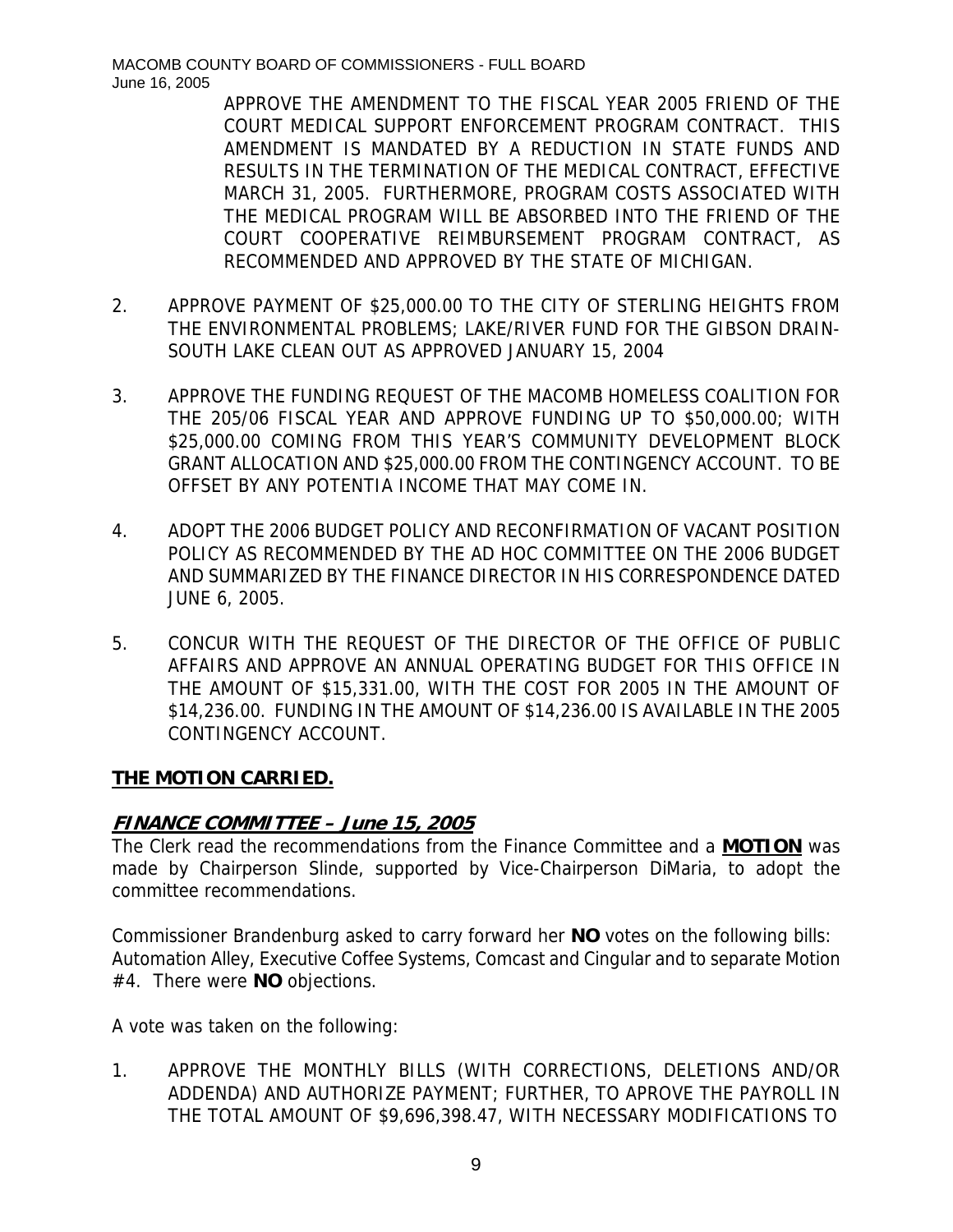MACOMB COUNTY BOARD OF COMMISSIONERS - FULL BOARD June 16, 2005 THE APPROPRIATIONS.

- 2. CONCUR IN THE RECOMMENDATION OF THE DIRECTOR OF RISK MANAGEMENT & SAFETY DEPARTMENT AND RENEW OUR PROPERTY, GENERAL LIABILITY AND FIDUCIARY INSURANCE POLICIES WITH OUR CURRENT CARRIERS BEGINNING JULY 1, 2005 THROUGH JUNE 30, 2006.
- 3. APPROVE AN EXTENSION OF THE SERVICE AGREEMENT WITH HEALTH DECISIONS, INC., FOR THE PURPOSE OF AUDITING THE COUNTY'S BLUE CROSS BLUE SHIELD SELF-INSURED PLAN CLAIMS FROM AUGUST 1, 2004 THROUGH JULY 31, 2005.

### **THE MOTION CARRIED.**

## **SEPARATED MOTION**

4. AUTHORIZE THE PURCHASE OF 45 S. MAIN, 63 S. MAIN AND 77 S. MAIN.

Commissioner Brandenburg feels this is a mistake, county is paying too much money and the county should not be purchasing something they don't really need.

Commissioner Kolakowski indicated the county has put down a half million dollar deposit on this property and if we don't go through with the deal will be lost.

**THE MOTION CARRIED**, with Commissioner Brandenburg voting **NO** 

### **RESOLUTIONS/TRIBUTES**

.

A **MOTION** was made by Commissioner Hill, supported by Commissioner Slinde, to adopt the Resolutions and Tributes in their entirety.

Commissioner Brandenburg asked her **NO** vote be recorded on Resolution a (05-67). There were **NO** objections.

Commissioner Lund asked to separate Resolution a (05-67). There were **NO** objections.

A vote was taken on the following:

- Res. No. 05-59 Commending William Wilson Eagle Scout (offered by Vosburg; recommended by Community Services Committee on 6/6/05)
- Res. No. 05-60 Congratulating the community of St. Isidore on Their Newly Expanded Church and Facilities (offered by Rengert and Brandenburg; recommended by Community Services Committee on 6/6/05)
- Res. No. 05-68 Endorsing an End to Chronic Homelessness (offered by Flynn on behalf of Board; recommended by PED Committee on 6/7/05)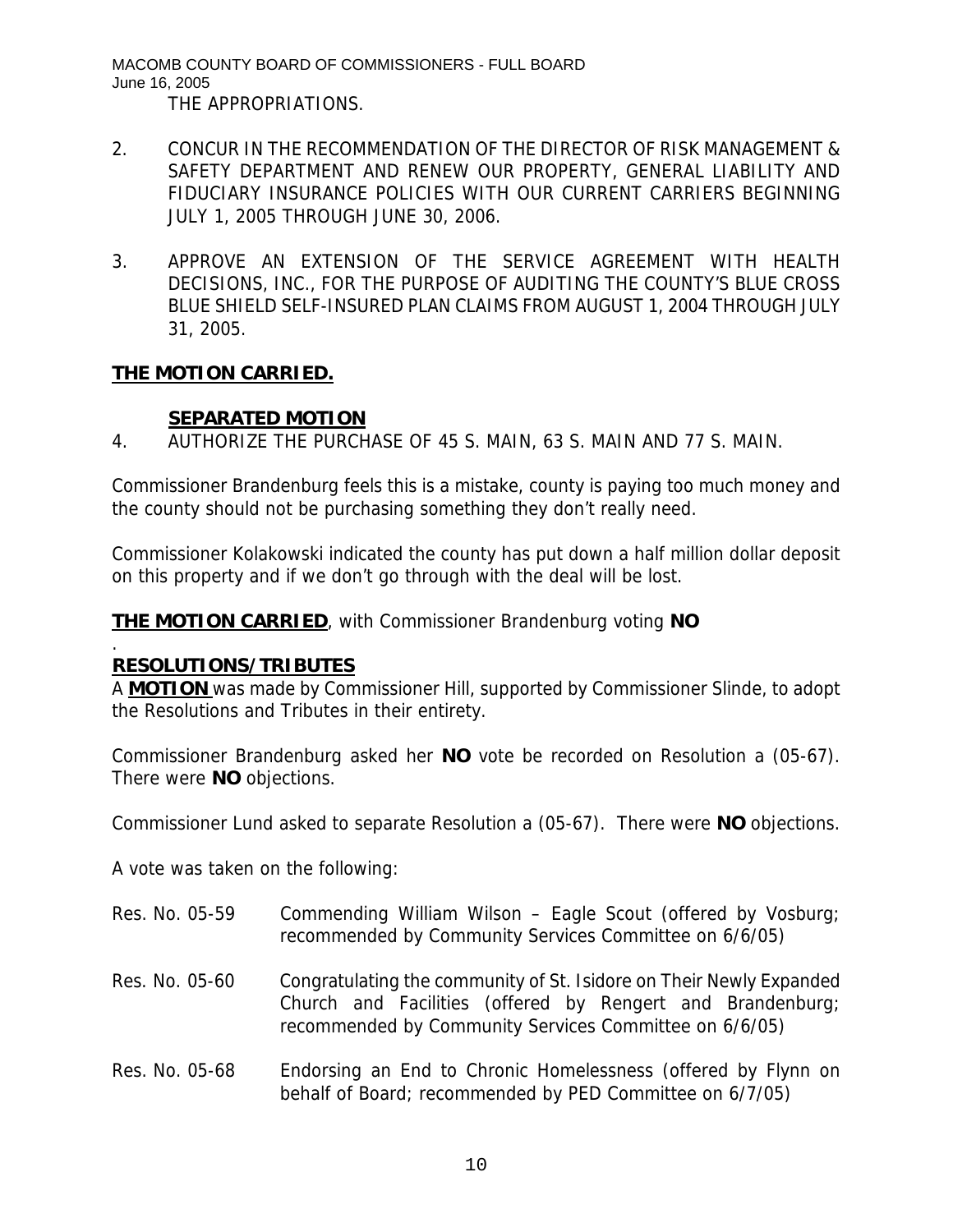| MACOMB COUNTY BOARD OF COMMISSIONERS - FULL BOARD<br>June 16, 2005 |                                                                                                                                                                               |  |  |
|--------------------------------------------------------------------|-------------------------------------------------------------------------------------------------------------------------------------------------------------------------------|--|--|
| Res. No. 05-61                                                     | Honoring Ray Township Farmers (offered by Rengert; recommended<br>by JPS Committee on 6/8/05)                                                                                 |  |  |
| Res. No. 05-66                                                     | Supporting Free Postage for Care Packages Sent to Service People<br>(offered by Kennard; recommended by LAS committee on 6/8/05)                                              |  |  |
| Res. No. 05-70                                                     | Commending Lakeshore Choir (offered by Kennard; include Revoir;<br>recommended by Finance Committee on 6/15/05)                                                               |  |  |
| Res. No. 05-62                                                     | Proclaiming July 13, 2005 as Metro Detroit Youth Day (offered by<br>White; recommended by Finance Committee on 6/15/05)                                                       |  |  |
| Res. No. 05-63                                                     | Nominating 8 Mile Road as a Heritage Route (offered by White;<br>recommended by Finance Committee on 6/15/05)                                                                 |  |  |
| Res. No. 05-64                                                     | Honoring Donald and Joyce Young - 50 <sup>th</sup> Wedding Anniversary<br>(offered by Rocca; include Sauger; recommended by Finance<br>Committee on 6/15/05)                  |  |  |
| Res. No. 05-65                                                     | Commending the Building Committee of the Warren Veterans<br>Memorial (offered by Switalski; include all Warren Commissioners;<br>recommended by Finance Committee on 6/15/05) |  |  |
| Res. No. 05-69                                                     | Commending Joe Oliverio on His Retirement from Chippewa Valley<br>Schools (offered by White; recommended by Finance Committee on<br>6/15/05)                                  |  |  |
| Res. No. 05-71                                                     | Honoring Leroy Rix and the 40 <sup>th</sup> Anniversary of the Richmond Good<br>Old Days Festival (offered by Brdak, add Rengert at Full Board<br>6/16/05)                    |  |  |
| Res. No. 05-72                                                     | Honoring Henry Borg on his Retirement (offered by Brown at Full<br>Board 6/16/05)                                                                                             |  |  |
| <u>THE MOTION CARRIED.</u>                                         |                                                                                                                                                                               |  |  |
| SEPARATED RESOLUTION                                               |                                                                                                                                                                               |  |  |

**SEPARATED RESOLUTION**<br>Res. No. 05-67 Supportin Supporting the Concept of Senate Bill 334 as Originally Written (offered by Board Chair on behalf of Board; recommended by Community Services Committee on 6/6/05)

#### **ROLL CALL VOTE**

|                    | YES NO |   |
|--------------------|--------|---|
| <b>BRANDENBURG</b> |        |   |
| <b>BRDAK</b>       | x      |   |
| <b>BROWN</b>       |        | x |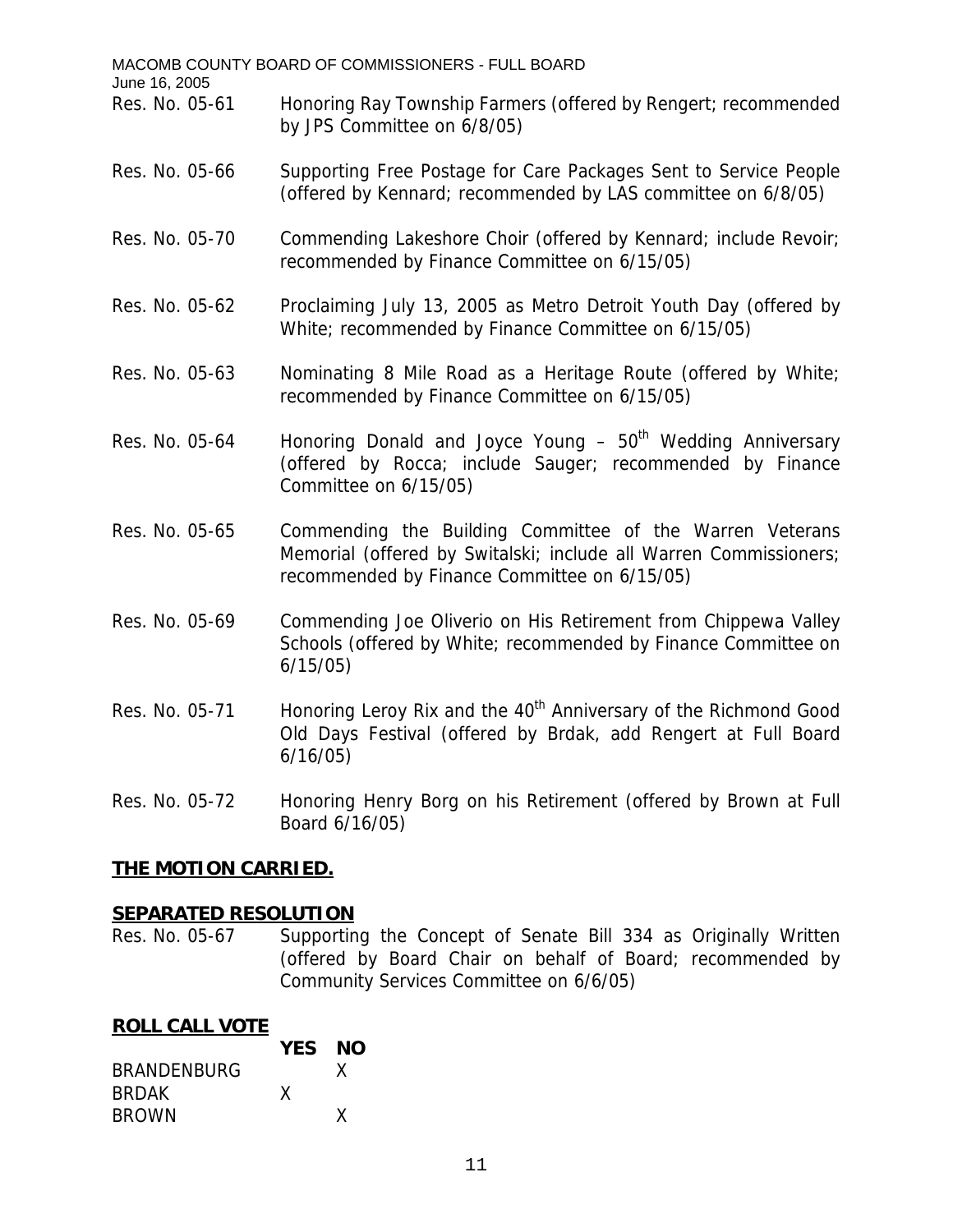|                            |        | MACOMB COUNTY BOARD OF COMMISSIONERS - FULL BOARD |
|----------------------------|--------|---------------------------------------------------|
| June 16, 2005<br>CROUCHMAN | Χ      |                                                   |
| <b>DESAELE</b>             |        | χ                                                 |
| <b>DI MARIA</b>            | X      |                                                   |
| <b>DOHERTY</b>             | X      |                                                   |
| <b>DUZYJ</b>               | χ      |                                                   |
| <b>FLYNN</b>               | Χ      |                                                   |
| <b>GIBSON</b>              | Absent |                                                   |
| <b>GIELEGHEM</b>           | X      |                                                   |
| <b>HAGGERTY</b>            | Χ      |                                                   |
| <b>HILL</b>                | Χ      |                                                   |
| <b>KENNARD</b>             | X      |                                                   |
| <b>KOLAKOWSKI</b>          |        | X                                                 |
| <b>LUND</b>                |        | X                                                 |
| <b>MIJAC</b>               | Χ      |                                                   |
| <b>RENGERT</b>             |        | X                                                 |
| <b>REVOIR</b>              |        | Χ                                                 |
| <b>ROCCA</b>               |        | X                                                 |
| <b>SAUGER</b>              | X      |                                                   |
| <b>SLINDE</b>              | χ      |                                                   |
| <b>SWITALSKI</b>           | Χ      |                                                   |
| <b>SZCZEPANSKI</b>         |        | Χ                                                 |
| <b>VOSBURG</b>             |        | Χ                                                 |
| <b>WHITE</b>               | X      |                                                   |
| <b>TOTAL</b>               | 15     | 10                                                |

# **THE RESOLUTION PASSES.**

#### **ITEMS WAIVED TO FULL BOARD BY OPERATIONAL SERVICES COMMITTEE CHAIRMAN:**

- a) A **MOTION** WAS MADE BY COMMISSIONER SLINDE, SUPPORTED BY COMMISSIONER KOLAKOWSKI, TO APPROVE RELOCATION OF MANAGEMENT INFORMATION SERVICES TO THE CLEMENS CENTER, AND THE **MOTION CARRIED.**
- b) A **MOTION** WAS MADE BY COMMISSIONER HILL, SUPPORTED BY COMMISSIONER SLINDE, TO APPROVE DEVELOPMENT OF PARKING LOT AT BELL FORKLIFT AND MUFFLER SHOP, AND THE **MOTION CARRIED,** with Commissioners Brandenburg and Revoir voting **NO**.

#### **ITEMS WAIVED TO FULL BOARD BY PERSONNEL COMMITTEE CHAIRMAN:**

a) A **MOTION** WAS MADE BY COMMISSIONER SZCZEPANSKI, SUPPORTED BY COMMISSIONER SWITALSKI, TO APPROVE AMENDED JOB DESCRIPTION FOR DIRECTOR, SENIOR CITIZEN SERVICES DEPARTMENT.

A lengthy discussion ensued.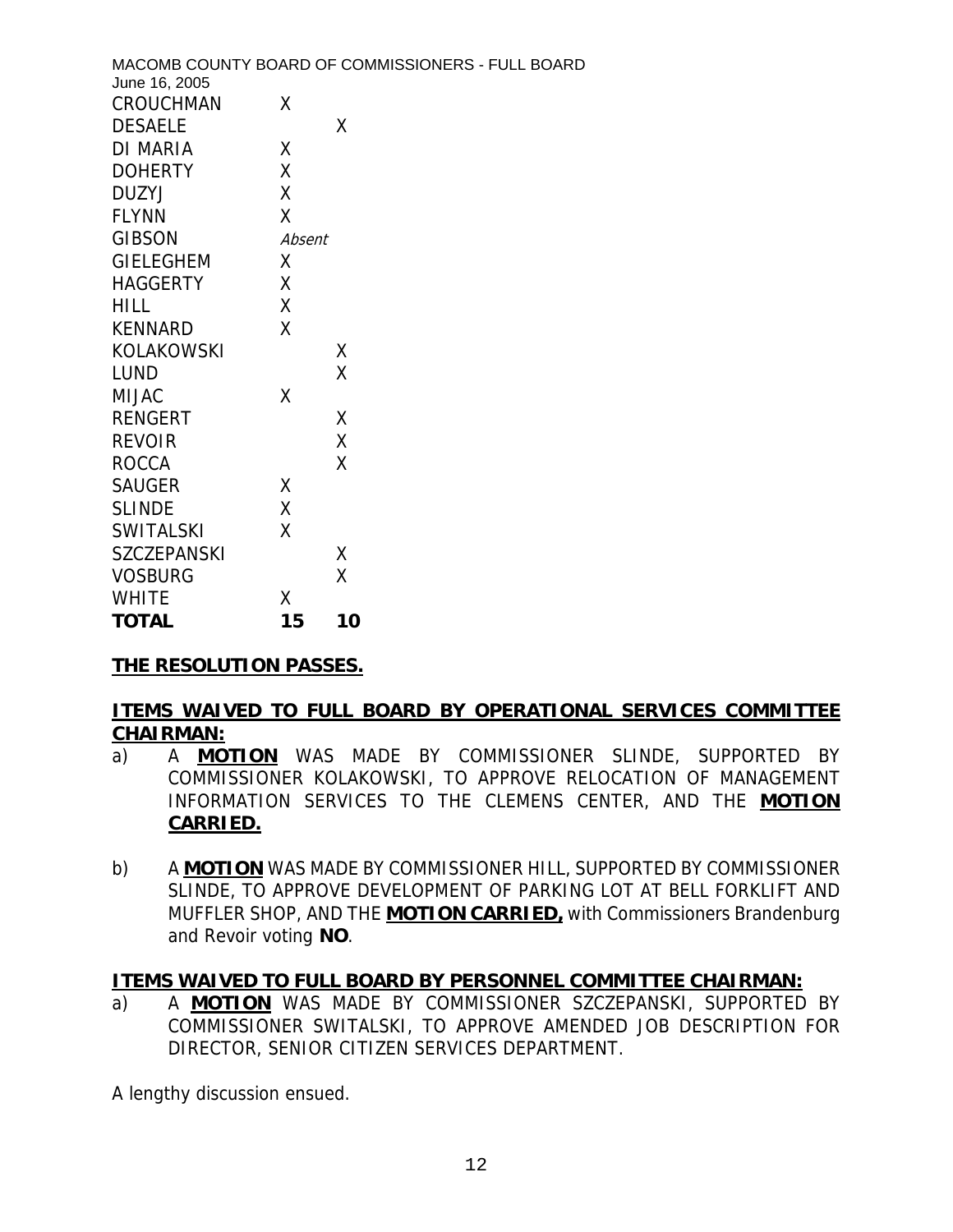A **MOTION TO AMEND** was made by Commissioner DeSaele to have Bachelors Degree required and Masters Degree preferred, supported by Commissioner Flynn.

Commissioner Switalski explained why it was changed it to Masters Degree required.

The discussion continued.

A hand vote was taken on the **MOTION TO AMEND**, and the **MOTION FAILED**.  $(8 \text{ yes } - 17 \text{ no})$ 

A vote was taken on the **ORIGINAL MOTION**, and the **MOTION CARRIED.** 

b) A **MOTION** WAS MADE BY COMMISSIONER CROUCHMAN, SUPPORTED BY COMMISSIONER FLYNN, TO APPROVE AMENDED JOB DESCRIPTION FOR DIRECTOR OF RISK MANAGEMENT AND SAFETY, AND THE **MOTION CARRIED**.

#### **NEW BUSINESS**

Commissioner Brandenburg asked planning to apply for the ash borer grant next year because it is too late this year. Also to apply for a \$20,000 grant still available this year for replacing trees.

Commissioner DiMaria indicated the newspaper article stated there is a hiring freeze as far as Martha T. Berry and the Juvenile Justice Center. He wants to make sure everyone knows that both of those facilities are mandated by the state and must maintain the minimum staffing standards.

Commissioner Kolakowski stated the budget committee did not enact a hiring freeze it was the newspaper. Next Ad Hoc meeting on Budget will be Tuesday, June 28<sup>th</sup>.

Commissioner White is asking the Rules Committee to consider forming an ethics committee for employees and county board of commissioners.

Commissioner Kennard indicated there would be a rules committee meeting in the near future.

Commissioner DeSaele stated she thought an ethics committee already existed and someone showed it to her the other day.

#### **PUBLIC PARTICIPATION**

**Pastor D. L. Bradley, 22645 Quinn Road, Clinton Township Ruthie Stevenson, 69 Beyne Street, Mt. Clemens Donald Lobsinger, St. Clair Shores Gregory Murray, 20 ½ Eldredge, Mt. Clemens**  Continued with their comments earlier in the meeting.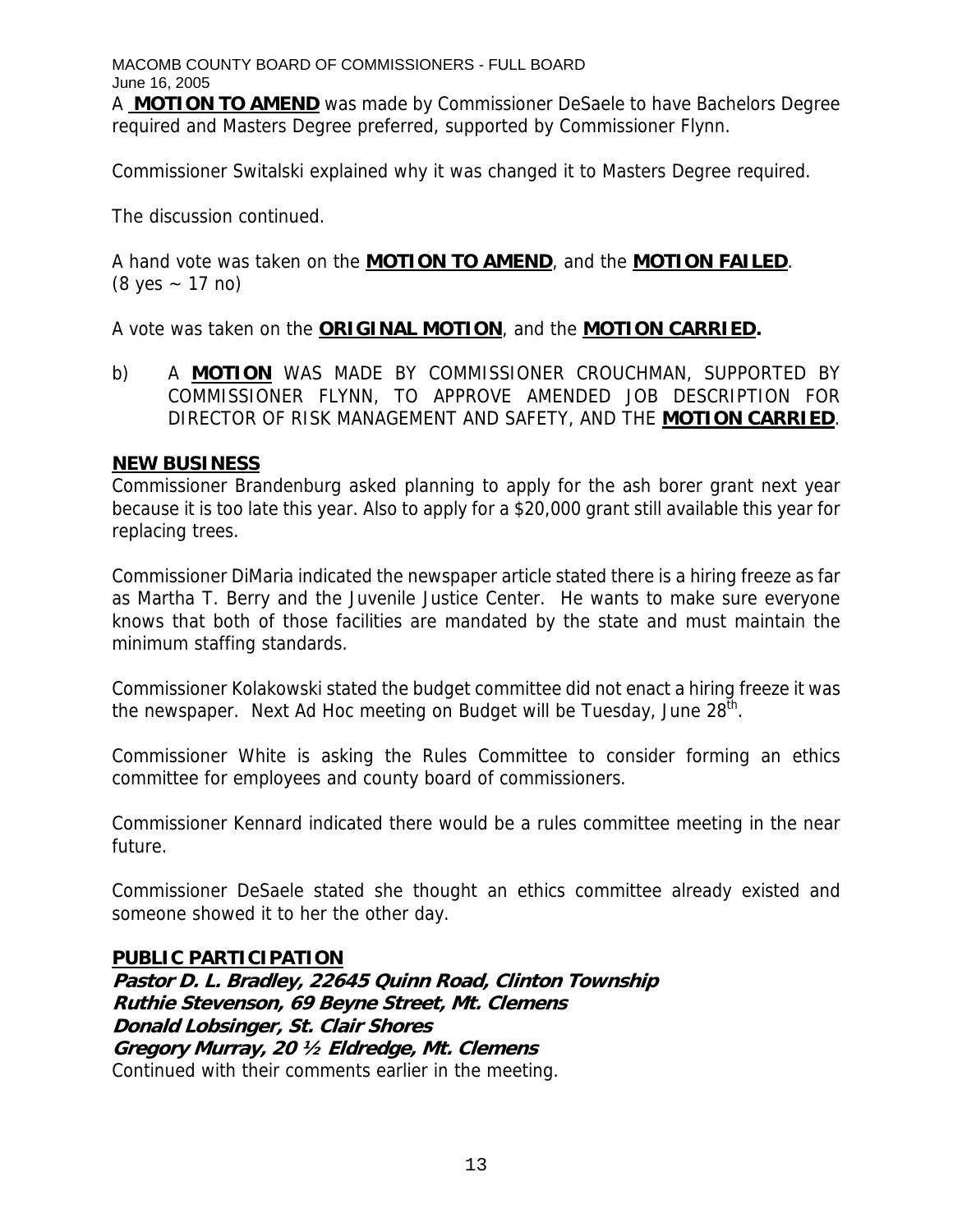**Marvin King, Port Street, St. Clair Shores** 

Voiced his opinion on the accusations of racism in Macomb County.

#### **Carrie Fortune, 31904 St. Margaret Street, St. Clair Shores and Coordinator of the Homeless Coalition**

Thanked the board of commissioners for their support of the Macomb Homeless Coalition and passing the two resolutions this evening. Also thanked them for refunding the coordinator position this year.

#### **Speaker Unknown, Name and address unclear**

Spoke of the incident with the Mt. Clemens City Commissioner John Milkovich.

#### **ROLL CALL ATTENDANCE**

| Andrey Duzyj            | District 1  |
|-------------------------|-------------|
| Marvin Sauger           | District 2  |
| Phillip A. DiMaria      | District 3  |
| Jon Switalski           | District 4  |
| Susan L. Doherty        | District 5  |
| Joan Flynn              | District 6  |
| Sue Rocca               | District 7  |
| Diana J. Kolakowski     | District 8  |
| Robert Mijac            | District 9  |
| Philis DeSaele          | District 10 |
| Ed Szczepanski          | District 11 |
| Peter J. Lund           | District 12 |
| Don Brown               | District 13 |
| Brian Brdak             | District 14 |
| Keith Rengert           | District 15 |
| William J. Revoir       | District 16 |
| Bobby L. Hill           | District 17 |
| <b>Bob Gibson</b>       | District 18 |
| Paul Gieleghem          | District 19 |
| Nancy M. White          | District 20 |
| Leonard Haggerty        | District 21 |
| <b>Elizabeth Slinde</b> | District 22 |
| William A. Crouchman    | District 23 |
| Peggy Kennard           | District 24 |
| Kathy Vosburg           | District 25 |
| Nicholyn Brandenburg    | District 26 |

#### **ADJOURNMENT**

A **MOTION** TO ADJOURN WAS MADE BY COMMISSIONER DUZYJ, SUPPORTED BY COMMISSIONER DESAELE AND THE **MOTION CARRIED.**